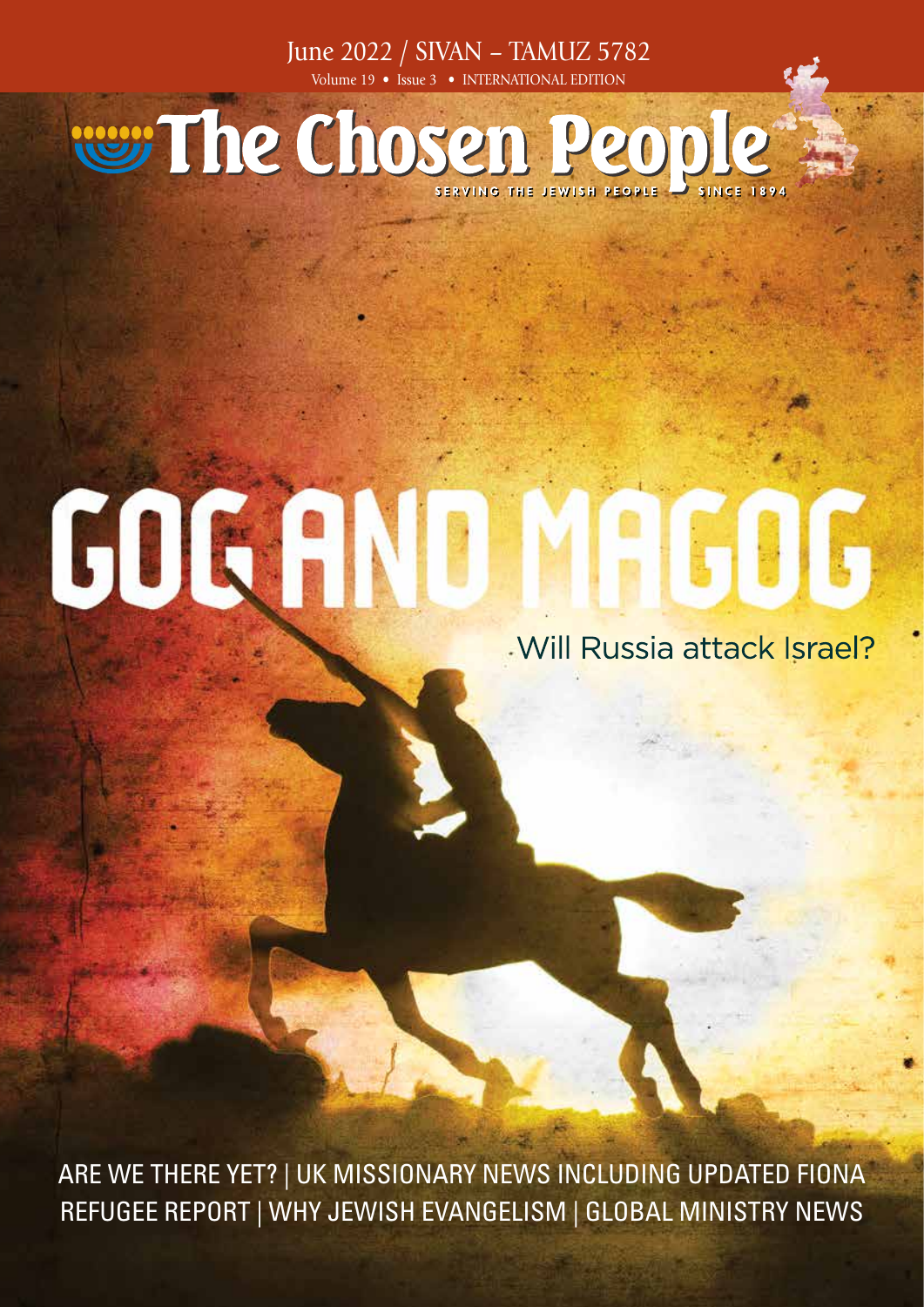### Are We There Yet?

ear friend, Shalom in His grace! Thank you for giving ear friend,<br>Shalom in His grace! Thank you for<br>me a few moments to address a questi<br>so many of us are asking at this critical point in time.

me a few moments to address a question that

Do you recall in the Gospel of Matthew when the disciples were sitting on the Temple steps? They simply could not contain their curiosity about the coming of the kingdom. So they asked Jesus, *"Tell us, when will these things happen, and what will be the sign of Your coming, and of the end of the age?"* (Matt 24:3).

At this point, He had not yet been crucified nor raised from the dead, and, of course, He had not yet ascended to the right hand of the Father. But they were so eager for the establishment of the Davidic kingdom that they could not muster the patience needed to join Jesus on His journey to the cross and beyond.

We have the great advantage of looking back at these events. After a couple of thousand years of waiting, we have either developed the godly virtue of patience or perhaps, sadly, grown complacent about God's coming kingdom. We might also have become too attached to a world that is passing away and tempted to try to hold on to what we have.

When I was a new believer, all I could think about was the return of Jesus. I was so eager for His appearing. But time can slowly diminish your hope until the burdens of this life suddenly awaken a more urgent desire to know when He will return: it could be sickness, the loss of a loved one, or a bitter disappointment. Yet, our faith teaches us that the Lord is gracious and uses the trials of life to remind us that something far better is coming!

Then again, God can also remind us of His return through His Word. The passage in Matthew commonly known as the Olivet Discourse reminds us that, as the return of the Lord grows near, we will see signs of increasing intensity, likened to childbirth. According to Matt 24:5–13 (as well as Luke 21 and Mark 13), these signs will include:

- False prophets and messiahs
- Wars and rumours of wars
- Nation rising against nation
- Kingdom against kingdom
- **•** Famines
- Earthquakes
- Other types of plagues and natural disasters

But all these signs are merely the beginning. As believers, we will be persecuted, killed, hated, and tempted to fall away. We may even betray our fellow followers of Yeshua! Lawlessness will increase, love will grow cold, and soon after that, the end will come!

Dr. Mitch Glaser International Director Chosen People **Ministries** 



The Gospel writers record Jesus telling His disciples much more, as the Lord answers with far more detail than they might have expected. For example, Jesus told His disciples that He expected them to pay attention to the signs of the times (Matthew 16:2–4) but that no one, not even He, knew the exact date of His return.<sup>1</sup>

#### Road Signs toward the Future

We might not be there just yet, but the signs are beginning to look like we are getting close!

Here are some of the most widely accepted indicators of the Second Coming that believers today hold:

- The Jewish people will return to the land of Israel in unbelief before Jesus returns (Ezekiel 36:22–24).
- All the nations of the earth will threaten Israel and gather to destroy her at the very end of days (Zechariah 12:3, 9–10).
- The end-time remnant of the Jewish people will accept Jesus (Zechariah 12, 19; Romans 11:25–29).

There are multiple other prophetic issues to discuss, including the timing of the rapture of believers (1 Thessalonians 4:13–18). Godly and faithful believers take various positions as to when this event will occur—before, during, or after the Great Tribulation (Jeremiah 30:7). Other believers affirm a general resurrection, but not the concept of the rapture. The literalness of the kingdom described in the Hebrew Scriptures and the book of Revelation (Rev 20:1–3, 7) is also highly controversial. Chosen People Ministries' staff affirm that God will fulfill His promises to Israel, but we also consider the evangelization and discipleship of Jewish people to be our mission's priority.

#### Gog and Magog: Who, When, and Where?

Many also ask me today, and for good reason, if I believe the war that Russia initiated with Ukraine will one day bleed over to Israel and be the fulfilment of the biblically expected war between Gog and Magog?

Again, this is a fair and reasonable question. As mentioned, Jesus wants us to study the Bible and determine the signs of the times to ready ourselves for His return and be passionate about finishing the task of world evangelization. If He is coming soon, we need to follow His final marching orders to each of us: to make disciples of the nations—to the Jew first and also to the Gentiles (Matthew 28:19; Romans 1:16).

<sup>1</sup> Matthew 24:36, 42, 44, 25:13; Mark 13:32–37; Acts 1:7; 1 Thessalonians 5:1–2.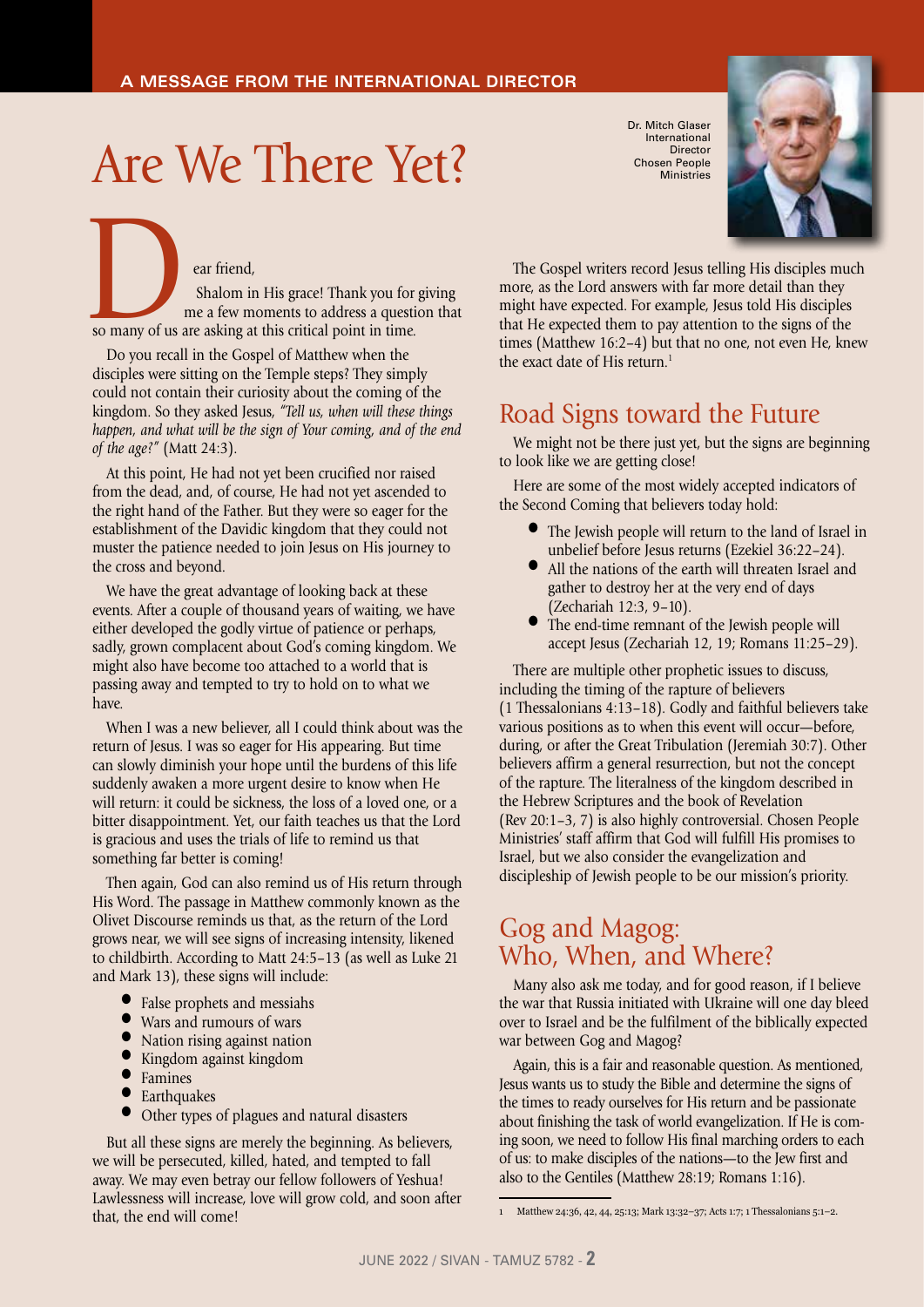His coming should motivate us to make the Great Commission our life's greatest priority!

**FROM OUR MISSIONARIES**

The text inspiring the question of whether the war between Russia and Ukraine may lead to the final battle between Gog and Magog and Israel is in Ezekiel chapters 38–39.

*And the word of the Lord came to me saying, "Son of man, set your face toward Gog of the land of Magog, the prince of Rosh, Meshech and Tubal, and prophesy against him and say, 'Thus says the Lord God, "Behold, I am against you,* **O Gog, prince of Rosh, Meshech and Tubal.** *I will turn you about and put hooks into your jaws, and I will bring you out, and all your army, horses and horsemen, all of them splendidly attired, a great company with buckler and shield, all of them wielding swords; Persia, Ethiopia [Cush] and Put with them, all of them with shield and helmet; Gomer with all its troops; Beth-togarmah from the remote parts of the north with all its troops—many peoples with you."'"* (Ezek 38:1–6, emphasis added.)

The other passage that is relevant to our search is Revelation 20:7–8: *"When the thousand years are completed, Satan will be released from his prison, and will come out to deceive the nations which are in the four corners of the earth, Gog and Magog, to gather them together for the war; the number of them is like the sand of the seashore."*

I believe this war to end all wars is coming! I am not sure we can prove that Rosh ("head" in Hebrew) is Russia, as we must work through entirely different languages to come to this conclusion. We know that Persia, or Iran, is an ancient and current enemy of Israel. Cush refers to Ethiopia, which is not currently an enemy. However, Put, which is Libya, could very well become more of an enemy in the days ahead. The Bible refers to territories that are north of Israel, which could include Syria, Lebanon, and Iraq—traditional enemies of the modern State of Israel. Russia has not been an outright enemy of Israel, although Vladimir Putin has sided with Syria and claimed some months ago that Israel stole the Golan Heights from Syria and should return it.

One point that makes me seriously think that this war will one day turn against Israel is the description of Israel's security measures in Ezekiel 38:8 and 11: *"After many days you will be summoned; in the latter years you will come into the land that is restored from the sword, whose inhabitants have been gathered from many nations to the mountains of Israel which had been a continual waste; but its people were brought out from the nations, and they are living securely, all of them. . . . And you will say, 'I will go up against the land of unwalled villages. I will go against those who are at rest, that live securely, all of them living without walls and having no bars or gates.'"*

One only needs to visit Israel today to see that it requires some of the most obvious and intensive security measures of any nation in the world. All you need to do is count the young soldiers on the streets of Tel Aviv or Jerusalem.

So, is it possible that this war is coming soon? Perhaps. But it seems to me that the table is not yet fully set.

I am sorry that I cannot provide a more definitive answer for you; I can pray that the Lord leads you to a deeper understanding of a complex biblical truth and offer a few suggestions for your personal study. I hope these suggestions help you on your journey:

Identify the key players by starting with a good Bible dictionary and an ancient world map.

- Read through Ezekiel 35–39 slowly, carefully, and at least a half dozen times to get the complete picture of what God is doing in these last days. Then do the same with Revelation 20.
- Draw a timeline for yourself and see if you can plot the various events of these days.
- Read through Zechariah 12–14, Romans 11, and Matthew 23:37–39 to see if these passages shed some light on the topic.

So, are we there yet? Only God knows, but the road signs indicate we are getting close! As Jesus said, *"Now learn the parable from the fig tree: when its branch has already become tender and puts forth its leaves, you know that summer is near; so, you too, when you see all these things, recognize that He is near, right at the door"* (Matthew 24:32–33).

Your brother in Messiah,

Dr. Mitch Glaser International Director

**HIS SECOND COMING** SHOULD MOTIVATE US TO MAKE THE **GREAT COMMISSION** OUR LIFE'S **GREATEST** PRIORITY!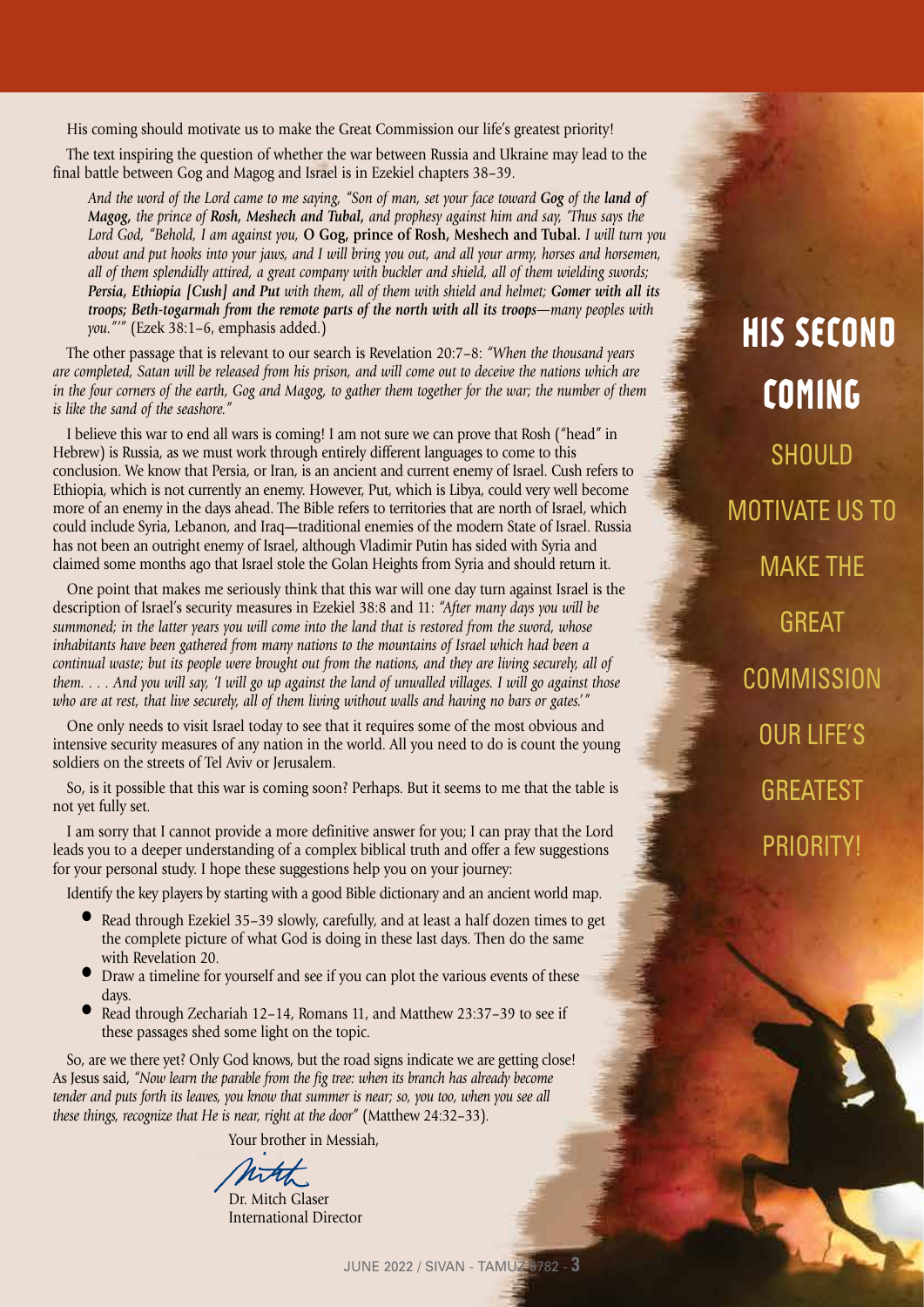#### PASSOVER SEDER RAISES QUESTIONS

In September of last year, a staff member had the privilege of baptizing a new Jewish believer. The young new believer invited his unbelieving Jewish mother, Rose, to attend the baptism, and she did. When he invited her to visit the Messianic congregation, she



simply smiled and refused to give a solid "yes" or "no." After seven months, her son was finally able to convince her to attend our annual Passover Seder. As the Passover Seder began, Rose was letting those around her know what she was thinking. It was not bad or rude; she just made comments like, "Oh, that's interesting," and "Why did he do it like that?"

About halfway through the evening, as our missionary was making clear connections between the Passover meal and the Last Supper and clearly presenting the gospel, Rose fell silent. She listened intently as he explained Jesus' statements about the matzah and the cup in familiar Passover terms,

highlighting the redemption and freedom that is available to us through the blood of Jesus. By the end of the evening, she left the meal commenting on how much she has to think about. Please continue to pray for Rose.

#### PRAYER ANSWERED—ISRAELI COMES TO FAITH

Angelina,\* a friend of one of our missionaries, is a Ukrainian immigrant now living in Toronto. Her brother Alex,\* who is disabled, got stuck in Mariupol. Angelina was worrying about him, and our missionary prayed for Alex to be able to leave Ukraine. The Lord answered the prayer! Alex was evacuated out of the war zone! He is safe and wellprovided for in a European refugee camp! He said it was a miracle, and he did not have to do anything or pay any money. Volunteers just took him from one place to another into safety. Praise the Lord with us for this miracle and pray that Alex accepts the Lord as his Saviour. This same missionary also has an Israeli friend. Olesia, \* who visited our staff member in Toronto. Olesia's friend, Leah,\* also an Israeli immigrant, spent an evening with our missionary, who witnessed to her, and she accepted the Lord!

#### MESSIANIC MISSIONARY DEVELOPS

#### NEW RELATIONSHIP WITH CHABAD MISSIONARY

Recently, one of our staff connected with the local Chabad rabbi and missionary in his area. Chabad missionaries typically reach out to secular Jews to encourage them to become more religious. The rabbi had advertised a course on the medieval Jewish philosopher Maimonides, who remains very influential today. By God's grace, our missionary was able to attend the entire six-week course in the rabbi's own home—with only two other students! Even though our missionary was forthright about being a believer and even a seminary professor, the rabbi eagerly invited him to come to the class, despite his background! Please pray for our brother as he navigates this new relationship.

#### SPONSORING APARTMENTS FOR UKRAINIANS AND MINISTRY TO THE HOMELESS

In Israel, Chosen People Ministries is renting apartments to help Ukrainians in transition. Many Ukrainian immigrants in Israel are mothers whose husbands or sons had to stay in Ukraine. They had to flee alone with their other children. Closer to the war zone, Chosen People Ministries aided dozens of unaccompanied children and youth, whose terrified parents sent them alone to Poland.

The Tel Aviv outreach to the homeless also continues. Some of the people we minister to have been in prison. Many of the women are also trapped in prostitution. Some have prayed to receive Jesus during our outreach and are willing to enter a program where they can get off drugs and change their lives.



- **• I recently spoke at a Bible prophecy conference in Oxford with over 600 in attendance with Amir Tsarfati. My message was on Answering Replacement Theology and it was well received. This has also led to the opportunity to have my books translated in German.**
- **• In May, I gave an academic paper on Premillennialism and missiology to The International Society of Biblical Hermeneutics. This will be published later in the year.**
- **• In June the Ezra Foundation has been asked to speak for Prophetic Witness Ministries International on the subject of Bible prophecy.**
- **• Later in June I will be speaking at the Calvary Chapel UK Blessed Hope conference along with an Ezra Foundation bookstall.**
- **• Please continue to pray for all these opportunities to spread the work of the Ezra Foundation.**

**Blessings,**

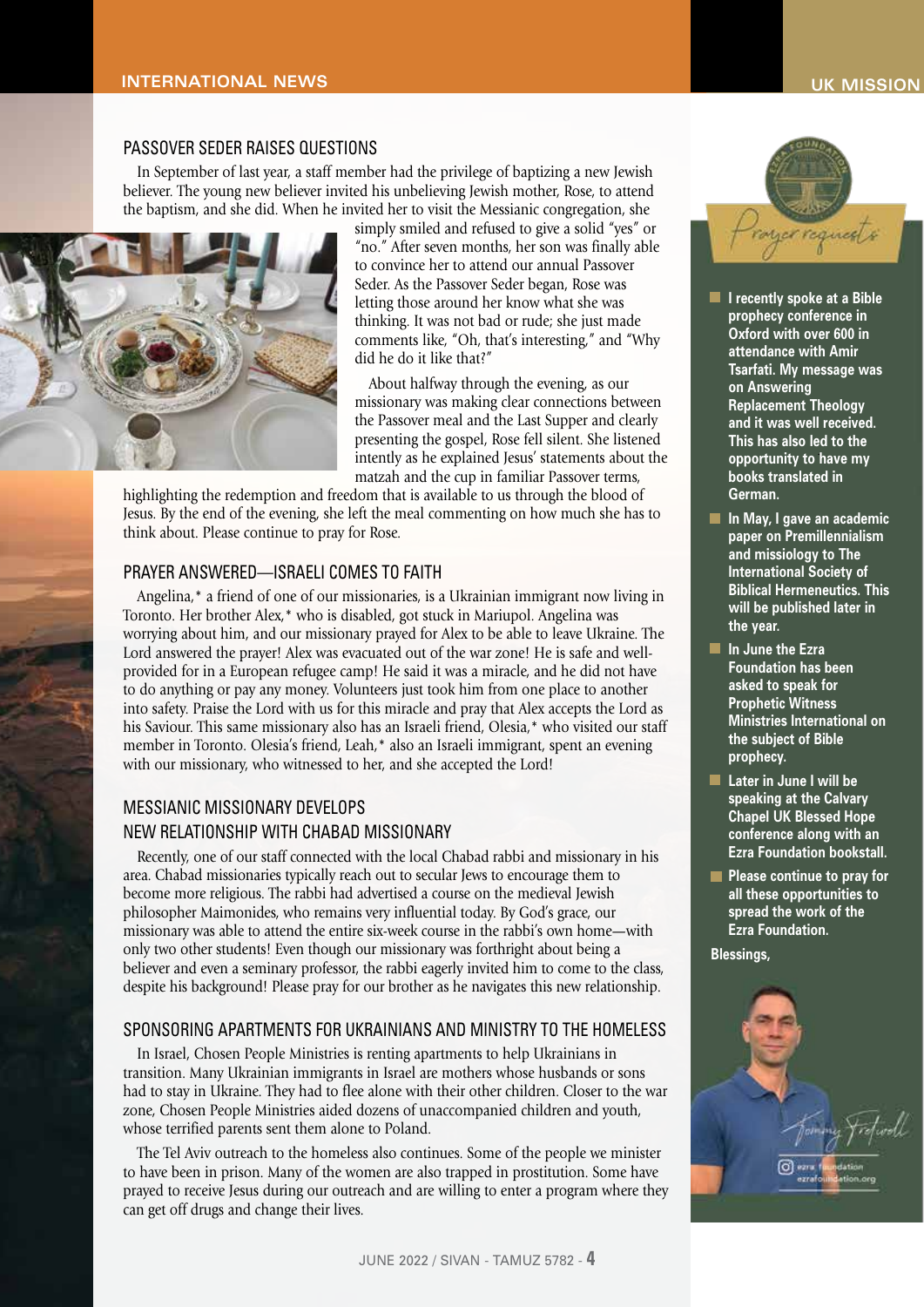n a recent trip to an Ultra Orthodox neighbourhood I found myself outside a church with the words of Matthew



#### **SIMON LISSAK**

22:37 printed on a banner. As Jewish people passed by I asked if they knew where it came from? This led to conversations with Hassidic Jews about what is the greatest commandment in the Torah? Many said that there were 613 commandments and all of them were equally valid, but as we discussed this idea they began to realise that it was not true. One man was sure that it was to observe the Sabbath. What a shame that without his Messiah he cannot enjoy the Sabbath rest that is to come, the One promised in Hebrews 4:1-9. I have known Rabbi Suffrin for many years and saw him recently. I greeted him warmly and we spoke about our past encounters and discussion about Messiah. I was able to remind him of the prophesy that predicted a suffering Messiah who would come to die for us before returning in glory. Please pray for his salvation and for further God ordained encounters on the street. Leon was walking along with a book about a politician's wife and we got into conversation and then I asked him what it was like living as a

If the summer break from my Masters studies, I'm<br>travelling on the train to a lot to places and I keep bumping<br>into lowish mon! The other day I was returning home on the train into Jewish men! The other day I was returning home on the train from Manchester and a young Orthodox man in his twenties came and sat right in front of me. Providentially, I was able to give him a booklet in Hebrew about how Jesus has fulfilled the Messianic prophecies in the Bible. Amazingly, he sat and read through it for a good ten minutes and then pushed it into his bag. A few moments



later, a Hassidic man returning to Gateshead came and sat opposite me. We talked about the Talmud, faith in God and the festival of *Shavuot* (Pentecost) which will soon be upon us. As I write this I'm again on the train (to visit a friend on the South Coast) and its happened again; a simple 'Shalom' to a Hassidic man in the toilets at York station led, once more, to a **OLIVER SIMS** at fork station led, once more, to a<br>**OLIVER SIMS** conversation! Its important when we speak to

The last few months have been both challenging and exciting as I have been working in Berlin with Beit Sar Shalom Germany, a partner ministry of Chosen People Ministries, as they responded to the crisis caused by the war in Ukraine and its influx of refugees. I am deeply thankful to all who have followed my journey, supporting me both financially and prayerfully.

The bulk of my work was organising volunteer teams from Israel and then organising accommodation for refugees. As the influx slowed, I began to spend more time with refugees, whom they are integrating into the life of the congregation and developing new ministries. A weekly bible study has begun, a German conversation class and we now have a telephone line manned by one of the refugees. Soon there will be a clinic, led by one of the refugees, to provide spiritual help and counselling.

I was able to attend a Messianic conference for Russian speaking congregations from all over Germany. We took nine refugees with us. It was great to see the Lord encourage them in the Word and spend time ministering to them.

We also gave away 1000 Ukrainian New Testaments. They were taken by Ukrainians who were delighted to have the Scriptures in their own language and ministries and congregations who will pass secular Jew in an Orthodox area? Leon enjoys debating his Orthodox neighbours because he knows that most Jewish people are like him! Since Leon is a Jewish atheist I engaged him as I would any other atheist, making arguments for God from creation, physics and philosophy. I offered him my card and suggested we continue to talk. Please pray he calls. Jackie and Shira sat at the table next to us in a cafe and we started talking. At first, I was not sure if they were Jewish as we talked about Israel it became obvious that they were. Neither of them are religious although they both keep Shabbat and do some of the holidays. When I revealed that I was a Messianic Jew they are not sure what it meant! That gave me the opportunity to explain that I was Jewish and believed that Jesus was the Jewish Messiah. They then asked if we were anything to do with the group that meets in the cafe on Friday nights? YES, I replied happily and prayed that they would soon come to one of the meetings. I hope that you are enjoying the start of summer and am so grateful for your support and prayers

Blessings in Messiah, Mulal Iuller



the religious that we are friendly and take an interest in what they are reading/doing. Asking questions can also help us in our own understanding. We can then develop a dialogue that transitions from faith in God, to the Bible, to Jesus as the Messiah. With this in mind, I was at a Gateshead Church today encouraging believers (who live amongst the Jewish community there) to find creative and genuine ways of reaching out to the people around them. One way is to get a Jewish calendar containing the Jewish dates and festivals. With prayer, we can then plan to be intentional about when and how to love and serve the Jewish people that the Lord has laid across our path. Even if we don't live in a Jewish area we can send cards, give gifts and pray! Over the next few weeks I will be spending more time engaging the Orthodox in Gospel conversations. Please pray (in the manner of Romans 11:11) that the Lord will continue to give me more opportunities and soften hearts.

them on to the refugees that they are in contact with. What an enormous blessing to have been part of this.

At the conference, I had the privilege of spending some time with a group of invalids who had arrived from Russian occupied areas. They were grateful for what is being done for them. A couple of them who were Jewish especially enjoyed the conference.

It's been such a rich blessing to have been able to help the Berlin team, but it is good to be back based in the UK. I am planning a short overseas trip to minister to Russian speaking Jewish people in the Baltics.

While I was in Berlin I was still teaching and leading services for the congregation in London via Zoom. Fortunately, I was able to be back in London for our first in person Passover Celebration since the beginning of the Pandemic. It was a wonderful evening of fellowship, and we were even able to invite an Israeli family to join us. We believe this is a time to grow and are praying that the Lord will guide us.



**FIONA SORBALA** 

Jiona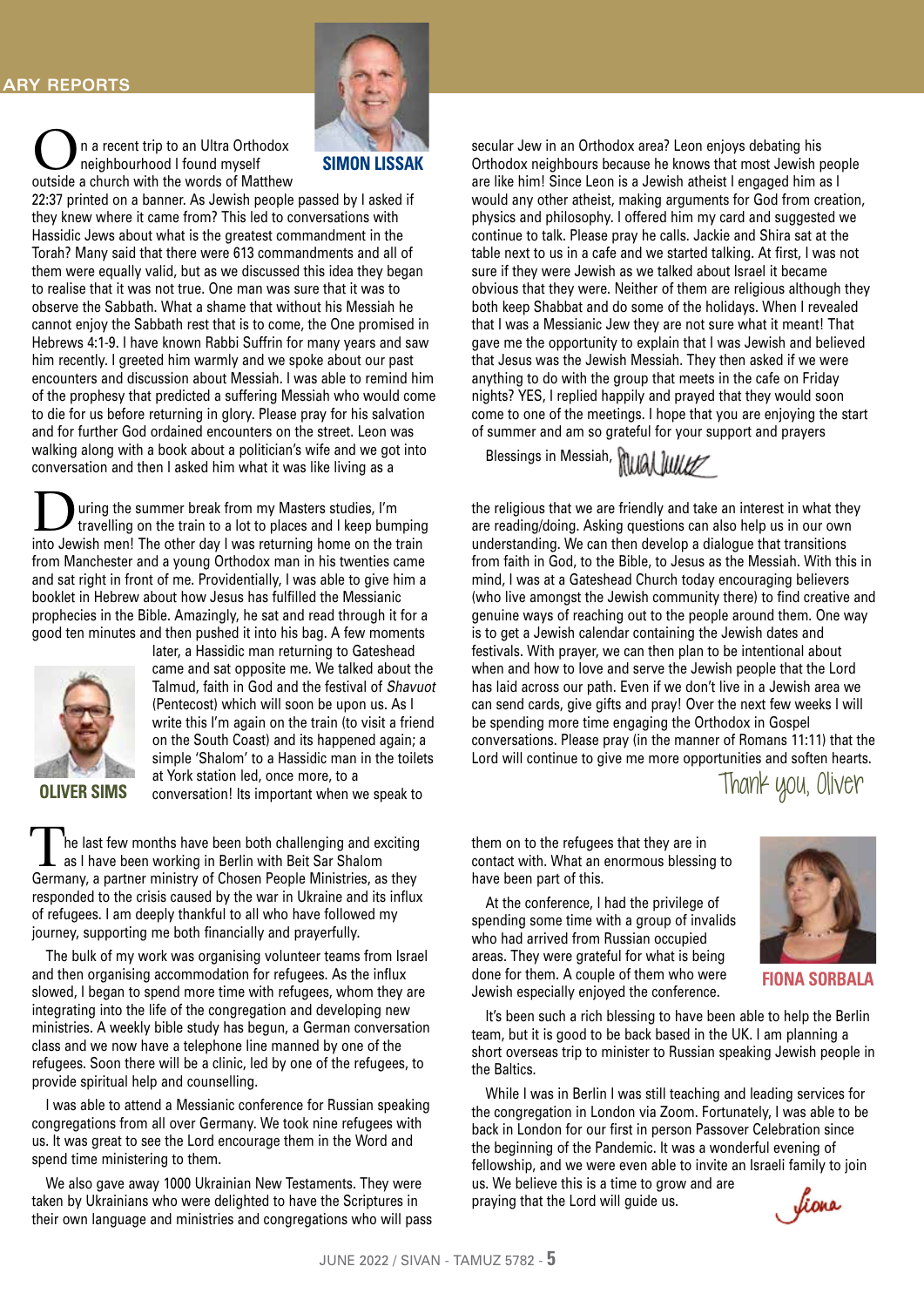## WHY JEWISH EVANGELISM?

#### Finding the Remnant: Romans 11

Few passages in the Bible motivate Jewish evangelism more than the apostle Paul's words in Romans 11:25–29:

*For I do not want you, brethren, to be uninformed of this mystery—so that you will not be wise in your own estimation—that a partial hardening has happened to Israel until the fullness of the Gentiles has come in; and so all Israel will be saved; just as it is written, "The Deliverer will come from Zion, He will remove ungodliness from Jacob. This is My covenant with them, when I take away their sins." From the standpoint of the gospel they are enemies for your sake, but from the standpoint of God's choice they are beloved for the sake of the fathers; for the gifts and the calling of God are irrevocable.*

These verses serve as a crescendo for one of Paul's main themes in Romans: the faithfulness of God to both Jew and Gentile (Rom 3:3–4, 5:8, 8:28–30). Because of God's commitment to the Jewish people, we can have confidence and hope as we share the gospel message of forgiveness through Messiah.

We can see that God has not rejected the Jewish people despite Paul's acknowledgment that the Jewish people largely forsook the gospel (Rom 11:28). In God's providence, they became enemies of the gospel for the salvation of the Gentiles (Rom 11:11–12). On the other hand, Paul wrote that Israel is both an enemy of the gospel and beloved, separated from the New Covenant of salvation but still chosen according to the covenants made with Abraham, Isaac, and Jacob. God remains in covenant with them, despite their unbelief in Messiah, *"for the gifts and the calling of God are irrevocable"* (Rom 11:29). The people's disbelief has not altered God's promises for His estranged but chosen people.

Paul calls this situation a "mystery" that he wants his Gentile readers to understand (Rom 11:25). Usually, unbelief

means separating oneself from relationship with God, but in the case of Israel, God promised never to separate Himself from His promises to Israel. Therefore, their unbelief is only a "partial hardening." Furthermore, Paul had already identified himself as a Jew who believes in Jesus (Rom 11:1), reminding his readers that God still saves Jewish people through the gospel. Just as Paul is part of the remnant, there are also other Jews awaiting the proclamation of the gospel. Because Israel's hardening is only partial, we can take heart that some will believe when we proclaim the gospel to them.

Even so, the glorious mystery deepens further. We should be encouraged that God has remained faithful to His people Israel, and He is still saving a Jewish remnant from their sins. But Paul, based on the Hebrew prophets, knew that the remnant of Jewish believers in Jesus would expand to the entire nation one day! After *"the fullness of the Gentiles has come in,"* the people of Israel will experience an outpouring of grace unlike ever before, *"and so all Israel will be saved"* (Rom 11:26; Isaiah 59:20; Zechariah 12:10–13:1).

In the meantime, before Messiah returns, we can take heart that every generation in Israel's history—including today—contains *"a remnant according to God's gracious choice"*  (Rom 11:5). It is time to share the gospel with the Jewish people and find that remnant!

#### A Ministry of Proclamation: Isaiah 62

In the latter chapters of the book of Isaiah, the prophet paints a beautiful picture of God's kingdom and the events and circumstances leading up to its final establishment in Zion. The Lord Himself will restore and glorify the once wayward and trampled nation. Israel's Savior will heal, lift up, and exalt those once afflicted and downtrodden. The One who keeps Israel will stifle the nations that once attacked and oppressed God's people.

Amid such prophetic promises and descriptions, Isaiah mentions the unique role God's faithful followers play in unfolding His divine plan. Their refusal to stay silent will characterize the ministry of these followers. They will speak up! *"For Zion's sake I will not keep silent, and for Jerusalem's sake I will not keep quiet"* (Isa 62:1a). Theirs will be a ministry of proclamation and intercession, specifically the declaration of the "good news" (Isa 61:1) that Israel's Savior is coming to her and that *"His reward is with Him, and His recompense before Him"* (Isa 62:11b). God's faithful will also continuously remind God in prayer of His commitment to make Jerusalem a praise in the earth.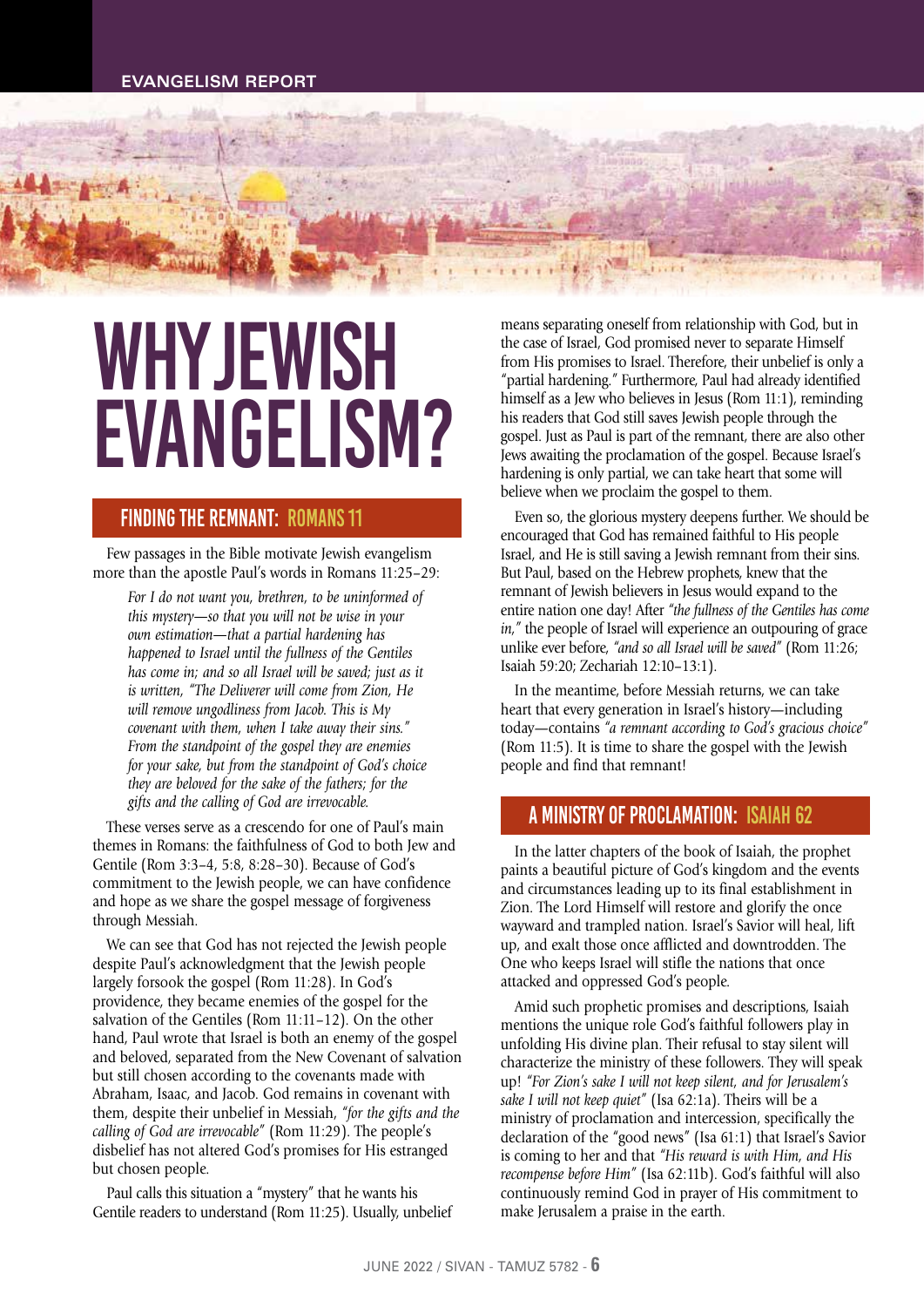The Scriptures call believers today to proclaim the good news to Israel. We also find some helpful instructions in Isaiah 62 about another component of our calling: the need to pray for Israel's restoration and salvation. Isaiah 62:6–7 states, *"On your walls, O Jerusalem, I have appointed watchmen; all day and all night they will never keep silent. You who remind the Lord, take no rest for yourselves; and give Him no rest until He establishes and makes Jerusalem a praise in the earth"* (emphasis added). This passage describes a sentry who faithfully and ceaselessly approaches the Lord—to the point of annoying Him—to remind Him of the promises He made concerning Israel! Like the woman from Jesus' parable in Luke 18:1–8 who incessantly appealed to the judge for justice, Isaiah helps us see the impact of our prayers on God to fulfill His promises to Israel.

Where will their proclamation and intercessory prayers lead, and when will they be complete? When God restores and saves Israel! *"Until her righteousness goes forth like brightness, and her salvation like a torch that is burning"*  (Isa 62:1b). The proclamation of this good news finds its fullness and completion only when Israel accepts her Messiah by faith and finds rest in His kingdom under His rule and authority.

We see this pattern in the New Testament as well. Paul spends a great deal of time in Romans 9–11 explaining God's ongoing plan for Israel:

- The nation rejected the King the first time He came (Rom 9:1–3, 10:1–2).
- Despite their rejection of Him, God's promises to them are still in effect (Rom 9:4–6, 11:1).
- The proclamation of the gospel to Israel is necessary and can lead them to salvation (Rom 10:8–17, 11:11).
- In the end, Israel's acceptance of Jesus will yield new life, restoration, and resurrection for the nation (Rom 11:12–15, 25–27), just as Isaiah describes.

Jesus also connects the ongoing proclamation of the gospel to the Jewish people with His second coming, asserting that the ministry to Israel will not be complete until He returns. *"But whenever they persecute you in one city, flee to the next; for truly I say to you, you will not finish going through the cities of Israel until the Son of Man comes"*  (Matthew 10:23).

In these days and always, we have a ministry of proclamation and intercession—proclaiming the good news to Israel and pleading with the Lord through prayer for Israel's salvation.

#### The Restoration of Israel: Zechariah 12:10

The prophet Zechariah told a rebellious Israel that there would come a time when they would finally turn back to the Lord. In Zechariah 12:1, the prophet said, *"Thus declares the Lord,"* clearly showing that God Himself is speaking. He described a day when Jerusalem and all the house of Judah would be attacked, and when all the world's nations will stand against Israel and the Jewish people (Zech 12:3). During these dire circumstances, however, the Lord Himself will come and fight on Israel's behalf.

As believers, we are waiting for the establishment of the throne of David in Jerusalem. This throne represents the rule of Messiah Jesus, the ultimate and eternal Davidic king. The events described by Zechariah will lead to the restoration of the house of David, which Zechariah describes as being *"like God, like the angel of the Lord before them"* (Zech 12:8). This prophecy makes perfect sense, as Jesus will have returned to rule!

At that time, a great transformation will happen among the Jewish people. God said, *"I will pour out on the house of David and on the inhabitants of Jerusalem, the Spirit of grace and of supplication, so that they will look on Me whom they have pierced; and they will mourn for Him, as one mourns for an only son, and they will weep bitterly over Him like the bitter weeping over a firstborn"* (Zech 12:10). In that moment, Israel as a whole will realize that the one whom they had rejected for millennia was everything He said He was in the Bible: the Son of David, the Son of God, the promised Messiah of Israel. It may well have been this moment that Paul envisioned when he wrote the words, *"And so all Israel will be saved"* (Romans 11:26).

Israel's recognition of the Messiah is both heartwarming and heartbreaking. God's chosen people finally seeing the Light is nothing less than life from the dead (Romans 11:15)! Yet the tone of Zechariah's words is one of utter grief and mourning. How sad that our people took so long to see what God has been trying to show them from the beginning: *"Salvation is from the Lord"* (Jonah 2:9)! The best news is that we do not have to wait for that day to see the Jewish people come to faith!

Neither Paul's prophetic claim that, one day, all Israel will be saved nor Zechariah's description of that day clearly state that every Jewish person who ever lived will somehow attain salvation. Rather, these prophecies may refer to all those Jewish people who are alive at the time of His return receiving that "Spirit of grace and supplication" to see the truth of Messiah (Zech 12:10). That means that Jewish people alive today who will not get to see that "great and terrible day" (Malachi 4:5) will need to decide for Messiah beforehand. That is where we can make a difference.

We do not know when the day Zechariah describes will arrive. As a result, we must act **today** to share the Jewish Messiah with God's chosen people, and not wait. We know that every day brings us closer to His return. Until the prophecy of Zechariah 12:10 comes to pass, we must look for **and work toward a present fulfillment of God's words to Isaiah—that the Jewish people** *"might see with their eyes, hear with their ears, understand with their hearts, and return and be healed"* (Isa 6:10).

### **IT IS TIME TO SHARE THE GOSPEL WITH THE**<br>JEWISH PEOPLE AND FIND THAT REMNANT! JEWISH PEOPLE AND FIND THAT REMNANT!